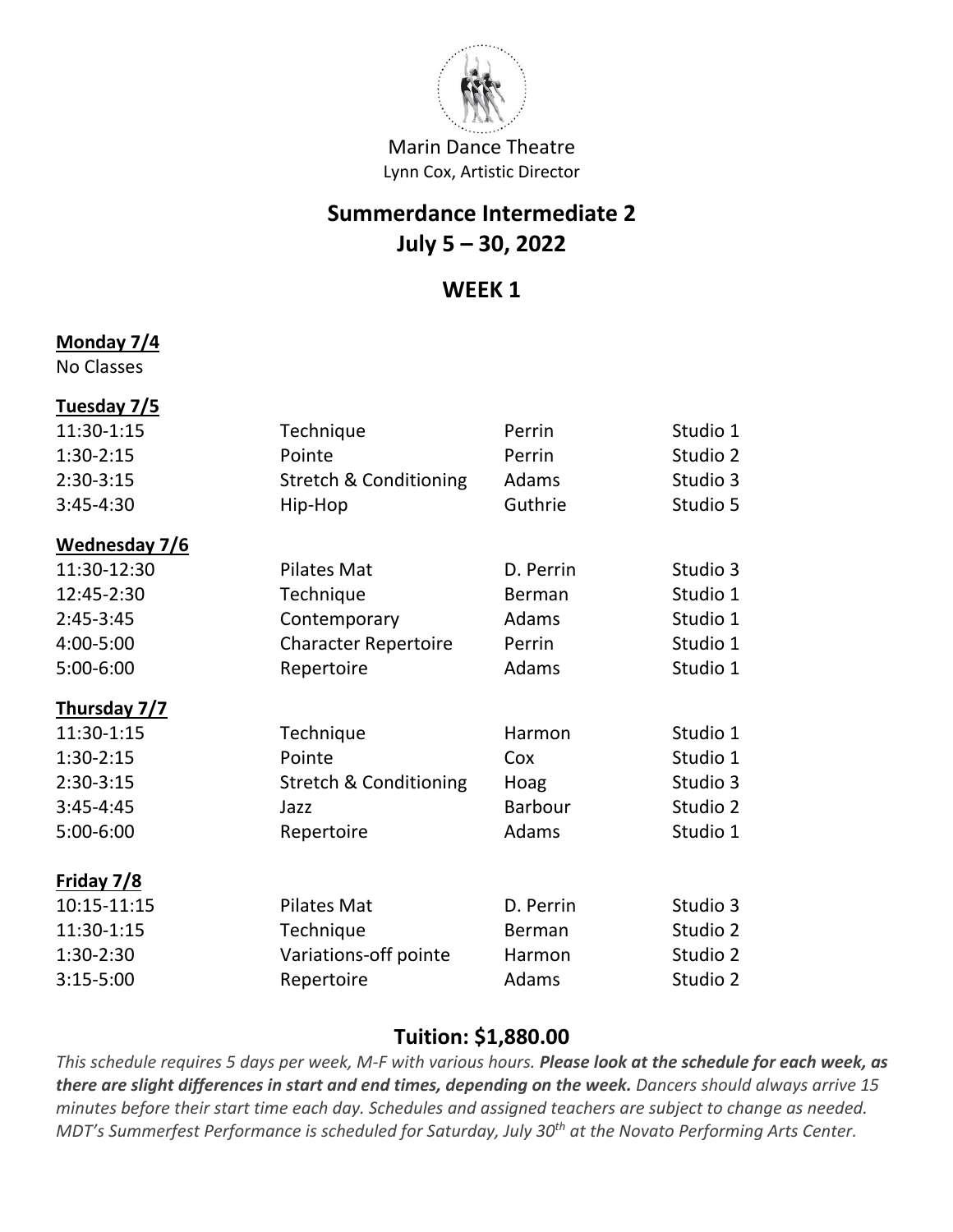

# **Summerdance Intermediate 2 July 5 – 30, 2022**

## **WEEK 2**

| Monday 7/11    |                                   |                |          |
|----------------|-----------------------------------|----------------|----------|
| 11:30-12:30    | <b>Pilates Mat</b>                | D. Perrin      | Studio 3 |
| 12:45-2:30     | Technique                         | Cox            | Studio 5 |
| $3:00-3:45$    | Hip-Hop                           | Guthrie        | Studio 2 |
| 3:45-5:30      | <b>Character Repertoire</b>       | Perrin         | Studio 1 |
| Tuesday 7/12   |                                   |                |          |
| 11:30-1:15     | Technique                         | Perrin         | Studio 1 |
| $1:30-2:15$    | Pointe                            | Perrin         | Studio 2 |
| $2:30-3:15$    | <b>Cross Training</b>             | <b>Bassing</b> | Studio 3 |
| 3:45-4:30      | Jazz                              | <b>Barbour</b> | Studio 2 |
| Wednesday 7/13 |                                   |                |          |
| 11:30-12:30    | <b>Cross Training</b>             | <b>Bassing</b> | Studio 3 |
| 12:45-2:30     | Technique                         | Cox            | Studio 1 |
| $2:45-3:45$    | Contemporary                      | Adams          | Studio 1 |
| 4:15-6:00      | Repertoire                        | Adams          | Studio 1 |
| Thursday 7/14  |                                   |                |          |
| 11:30-1:15     | Technique                         | Harmon         | Studio 1 |
| $1:30-2:15$    | Pointe                            | Harmon         | Studio 2 |
| $2:30-3:15$    | <b>Stretch &amp; Conditioning</b> | <b>Bassing</b> | Studio 3 |
| $3:45 - 4:45$  | Jazz                              | <b>Barbour</b> | Studio 2 |
| 5:00-6:00      | Repertoire                        | Adams          | Studio 1 |
| Friday 7/15    |                                   |                |          |
| 11:30-1:15     | Technique                         | Berman         | Studio 2 |
| 1:30-2:30      | Variations-off pointe             | Harmon         | Studio 2 |
| $3:15-5:00$    | Repertoire                        | Adams          | Studio 2 |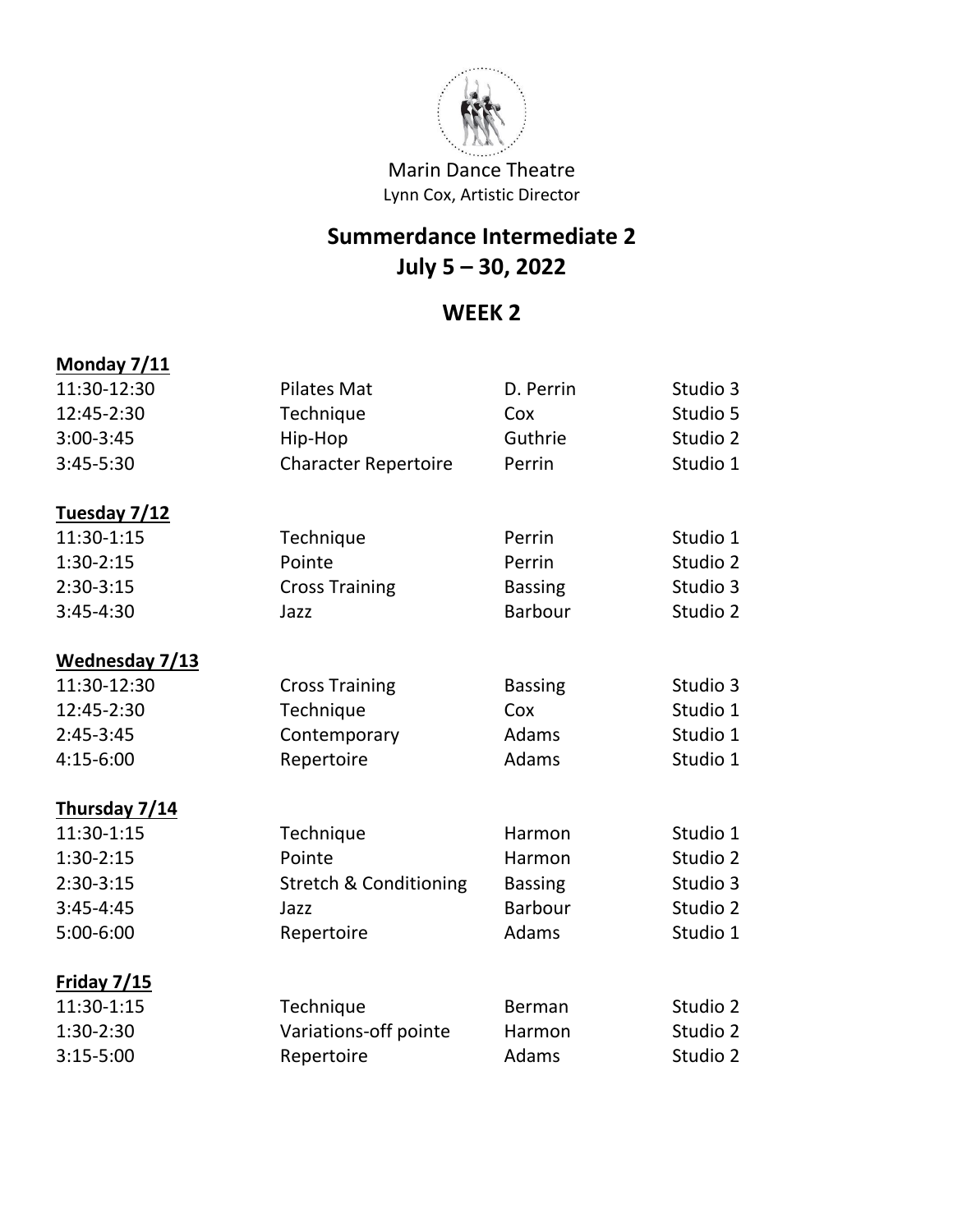

# **Summerdance Intermediate 2 July 5 – 30, 2022**

## **WEEK 3**

### **Monday 7/18**

| 11:30-12:30        | <b>Pilates Mat</b>                | D. Perrin      | Studio 3 |
|--------------------|-----------------------------------|----------------|----------|
| 12:45-2:30         | Technique                         | Perrin         | Studio 5 |
| 3:00-3:45          | Hip-Hop                           | Guthrie        | Studio 2 |
| 3:45-5:30          | <b>Character Repertoire</b>       | Perrin         | Studio 1 |
| Tuesday 7/19       |                                   |                |          |
| 11:30-1:15         | Technique                         | Cox            | Studio 1 |
| $1:30-2:15$        | Pointe                            | Cox            | Studio 2 |
| $2:30-3:15$        | <b>Stretch &amp; Conditioning</b> | Adams          | Studio 3 |
| $3:45-4:30$        | Jazz                              | Barbour        | Studio 1 |
| Wednesday 7/20     |                                   |                |          |
| 11:30-12:30        | <b>Pilates Mat</b>                | D. Perrin      | Studio 3 |
| 12:45-2:30         | Technique                         | Berman         | Studio 1 |
| $2:45-3:45$        | Contemporary                      | Adams          | Studio 1 |
| 4:15-6:00          | Repertoire                        | Adams          | Studio 1 |
| Thursday 7/21      |                                   |                |          |
| 11:30-1:15         | Technique                         | Harmon         | Studio 1 |
| $1:30-2:15$        | Pointe                            | Harmon         | Studio 2 |
| $2:30-3:15$        | <b>Stretch &amp; Conditioning</b> | Hoag           | Studio 3 |
| $3:45-4:45$        | Jazz                              | <b>Barbour</b> | Studio 1 |
| 5:00-6:00          | Repertoire                        | Adams          | Studio 1 |
| <b>Friday 7/22</b> |                                   |                |          |
| 11:30-1:15         | Technique                         | Berman         | Studio 2 |
| 1:30-2:30          | Variations-off pointe             | Harmon         | Studio 2 |
| $3:15-5:00$        | Repertoire                        | Adams          | Studio 2 |
|                    |                                   |                |          |